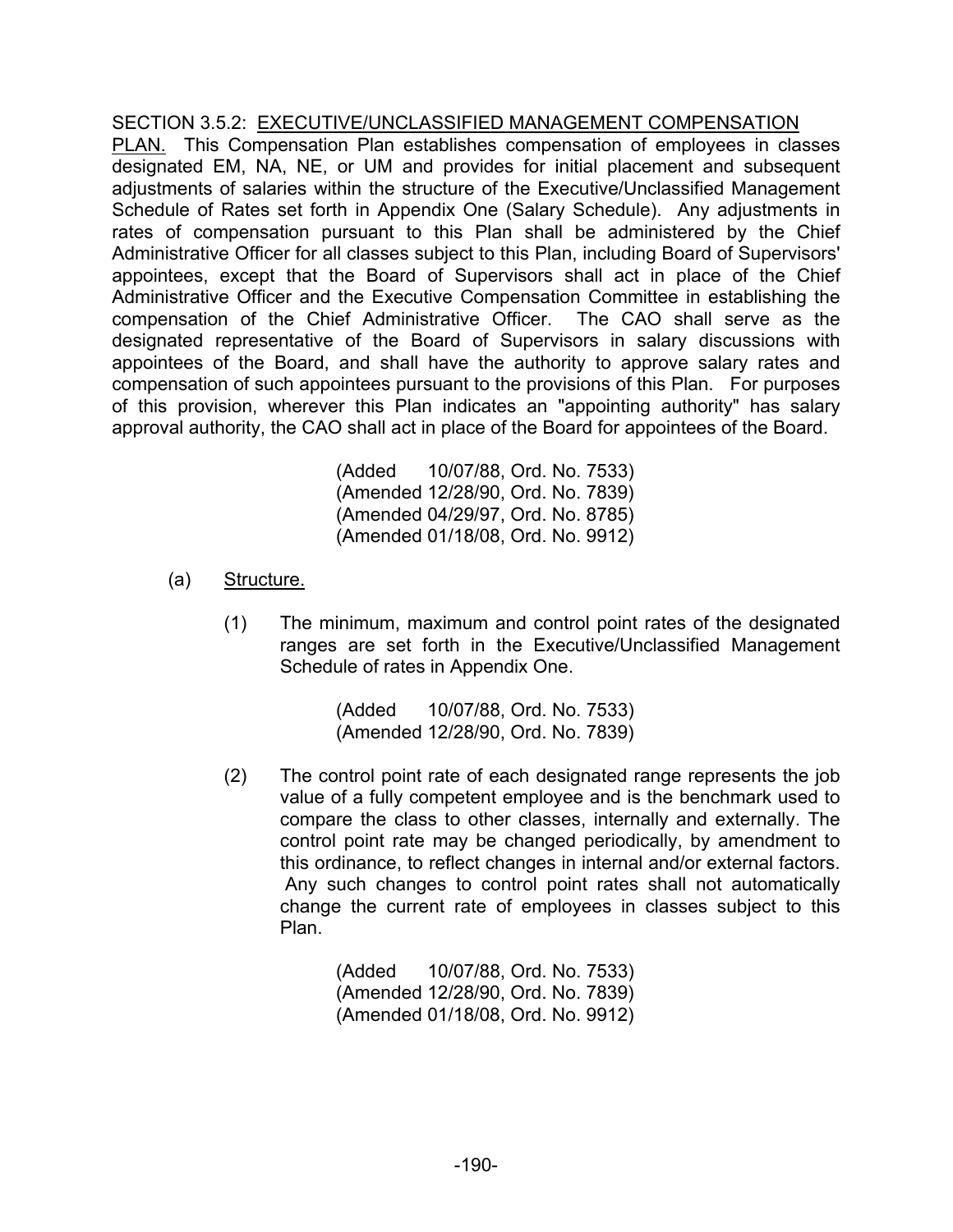(3) The ranges do not have steps. Employees may be paid an amount equal to or between the minimum and maximum rates of the designated range, in accordance with the provisions set forth herein.

> (Added 10/07/88, Ord. No. 7533) (Renumbered 12/28/90, Ord. No. 7839)

(4) The structure of the schedule of rates and designated ranges for classes subject to this Plan will be reviewed periodically, based on changes in the labor market, internal equity and funds available for salaries.

> (Added 10/07/88, Ord. No. 7533) (Renumbered 12/28/90, Ord. No. 7839)

 (b) Application. Article 1.3 (Step Placement) and Article 1.4 (Adjustment in Range), shall not apply to employees subject to this Plan. This Plan applies to all classes designated EM or UM in Appendix One.

> (Amended 08/02/85, Ord. No. 6978) (Amended 09/27/85, Ord. No. 7016) (Amended 01/30/87, Ord. No. 7265) (Renumbered and Amended 10/07/88, Ord. No. 7533) (Amended 09/22/89, Ord. No. 7662) (Amended 08/24/90, Ord. No. 7776) (Amended 12/28/90, Ord. No. 7839) (Amended 01/22/93, Ord. No. 8179) (Amended 04/29/94, Ord. No. 8390) (Amended 08/19/94, Ord. No. 8448) (Amended 09/26/95, Ord. No. 8582) (Amended 04/29/97, Ord. No. 8785) (Amended 07/18/97, Ord. No. 8812) (Amended 12/18/98, Ord. No. 8987) (Amended 10/01/04, Ord. No. 9677) (Amended 06/23/06, Ord. No. 9783) (Amended 01/18/08, Ord. No. 9912)

(c) Appointments. Employees appointed to classes subject to this Plan may receive a rate up to 85% of the mid-point rate of the designated range, as determined by the appointing authority. The Director may approve, after consulting with the appointing authority, a starting rate above 85% of the mid-point, not to exceed the mid-point, for candidates possessing exemplary credentials and/or outstanding qualifications. Appointments above the mid-point for candidates possessing such credentials or qualifications are subject to the recommendation of the Director and to the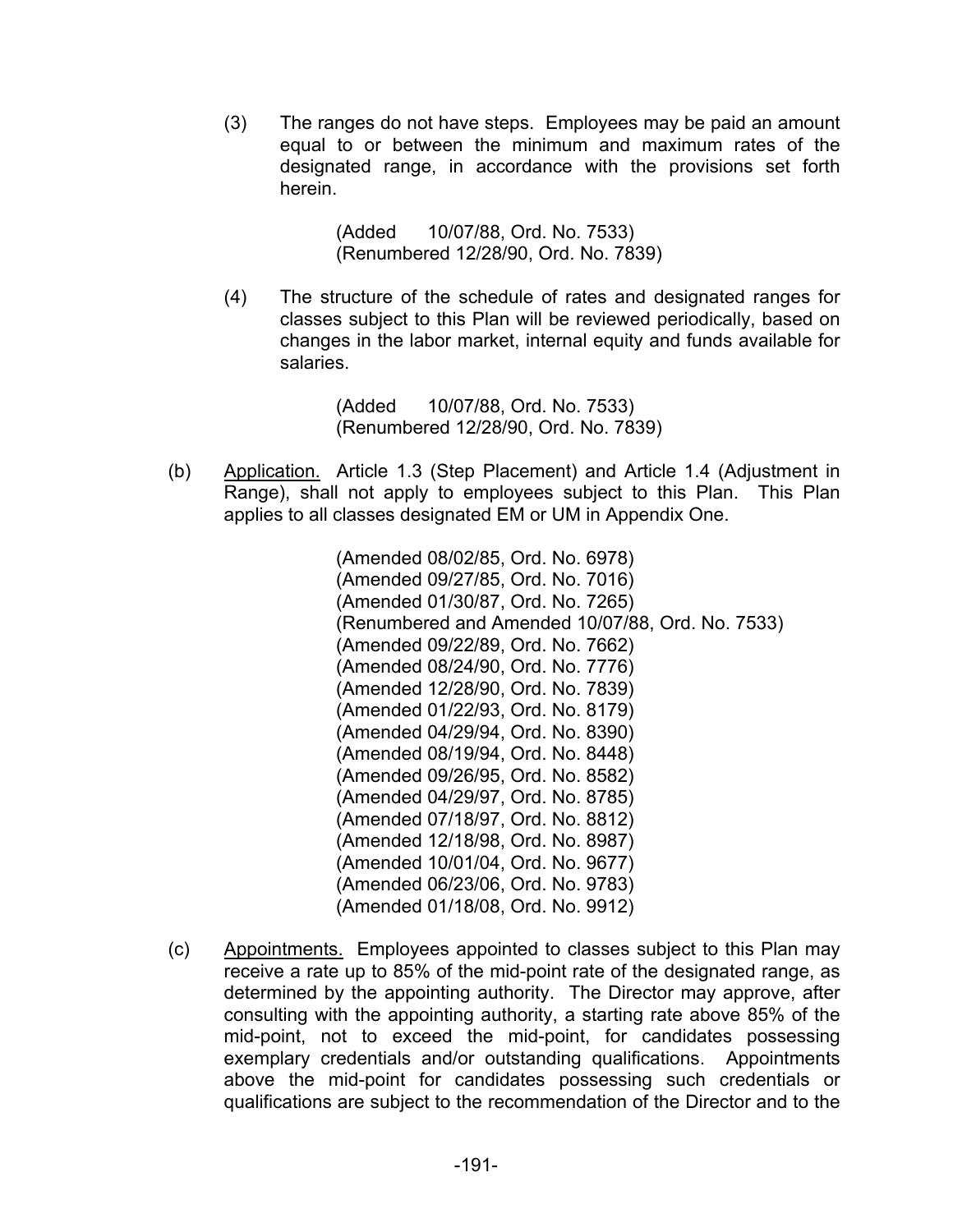review and written approval of the Chief Administrative Officer. Pay rates above control point for employees in classes designated EM, NA, NE and UM are subject to the duration of time specified in the guidelines established by the Chief Administrative Officer. At the expiration of the duration of time specified in the CAO's guidelines, the CAO may reduce the pay rate to a rate not less than the control point for any employee subject to this Plan.

> (Amended 01/30/87, Ord. No. 7265) (Deleted 10/07/88, Ord. No. 7533) (Renumbered and Amended 10/07/88, Ord. No. 7533) (Renumbered and Amended 12/28/90, Ord. No. 7839) (Amended 04/29/97, Ord. No. 8785) (Amended 06/23/06, Ord. No. 9783) (Amended 01/18/08, Ord. No. 9912)

(d) Temporary Assignment Compensation. Upon recommendation of the appointing authority and approval of the Chief Administrative Officer, employees in classes subject to this Plan may receive a rate up to 10% higher than their rate at time of assignment, not to exceed the control point, when assigned for a temporary period approved by the Chief Administrative Officer, not to exceed twelve months, to perform the duties of another class subject to this Plan with a higher control point rate. After consulting with the appointing authority, the Director may recommend the Chief Administrative Officer approve a rate more than 10% higher than their rate at time of assignment, not to exceed the control point. Temporary assignment compensation above the control point is subject to the recommendation of the Director, and to the review and written approval of the Chief Administrative Officer.

(Added 12/28/90, Ord. No. 7839)

- (e) Adjustment Within Range Between Minimum and Control Point.
	- (1) Any adjustment up to the control point in the designated range for the eligible employee's class shall be approved by the appointing authority and shall be subject to the determination by the appointing authority that the eligible employee's overall level of documented performance is rated at the level of meritorious or higher. The amount and duration of adjustment shall be within the guidelines promulgated periodically by the Chief Administrative Officer. No provision contained in this subsection shall be construed to provide a guarantee of adjustment or maintenance of rate at any time during the employee's term of employment in a class subject to this Plan.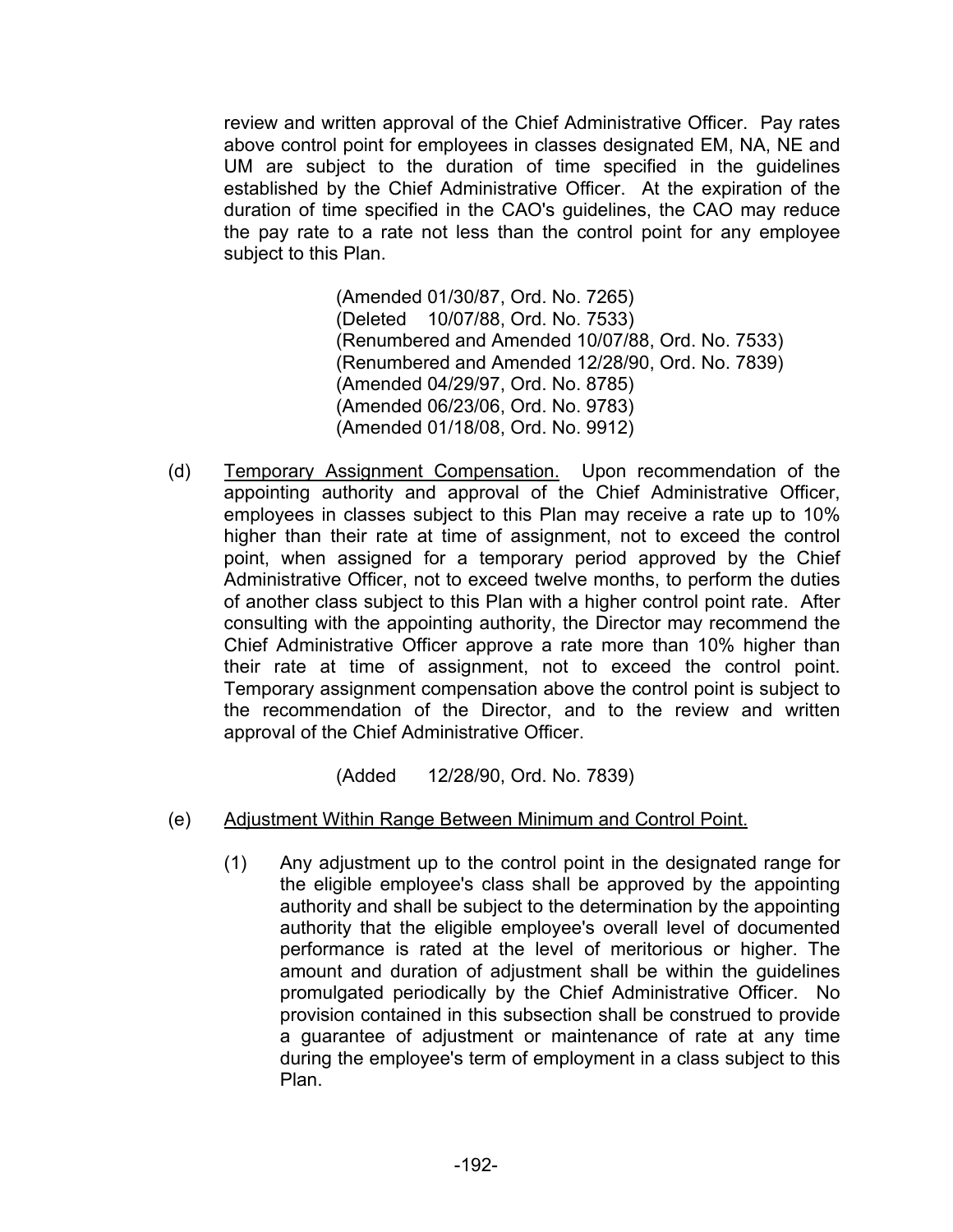(Added 10/07/88, Ord. No. 7533) (Renumbered and Amended 12/28/90, Ord. No. 7839) (Amended 09/26/95, Ord. No. 8582) (Amended 10/25/96, Ord. No. 8744) (Amended 04/29/97, Ord. No. 8785)

(2) No provision contained in this subsection shall be construed to limit or deny an appointing authority's discretion to postpone an adjustment or reduce the compensation of an employee as a result of the employee's documented performance.

> (Added 10/07/88, Ord. No. 7533) (Amended 12/28/90, Ord. No. 7839) (Amended 04/29/97, Ord. No. 8785)

- (3) Notwithstanding (1) and (2) above, salary rates of employees in classes subject to this Plan may be adjusted upon recommendation of the Executive Compensation Committee and approval of the Chief Administrative Officer after:
	- (a) Consideration of compensation analysis reported by the Director based upon pertinent salary survey data; and/or
	- (b) Review of the employee's qualifications and expected performance level subject to the determination of the appointing authority that the employee's overall documented performance is rated at the level of "meritorious" or higher; and/or

(Amended 04/29/97, Ord. No. 8785)

(c) Consideration of issues related to recruitment, retention or internal salary relationships.

> (Added 10/07/88, Ord. No. 7533) (Amended 12/02/88, Ord. No. 7553) (Amended 12/28/90, Ord. No. 7839) (Amended 12/22/95, Ord. No. 8620)

- (f) Adjustment Within Range Above Control Point. Proposals for adjustment above the control point rate of the designated range shall be performance based and set forth in writing by the appointing authority on the form prescribed by the Director and submitted to the Executive Compensation Committee for consideration. The proposal must include:
	- (1) An approved written Performance Plan established for the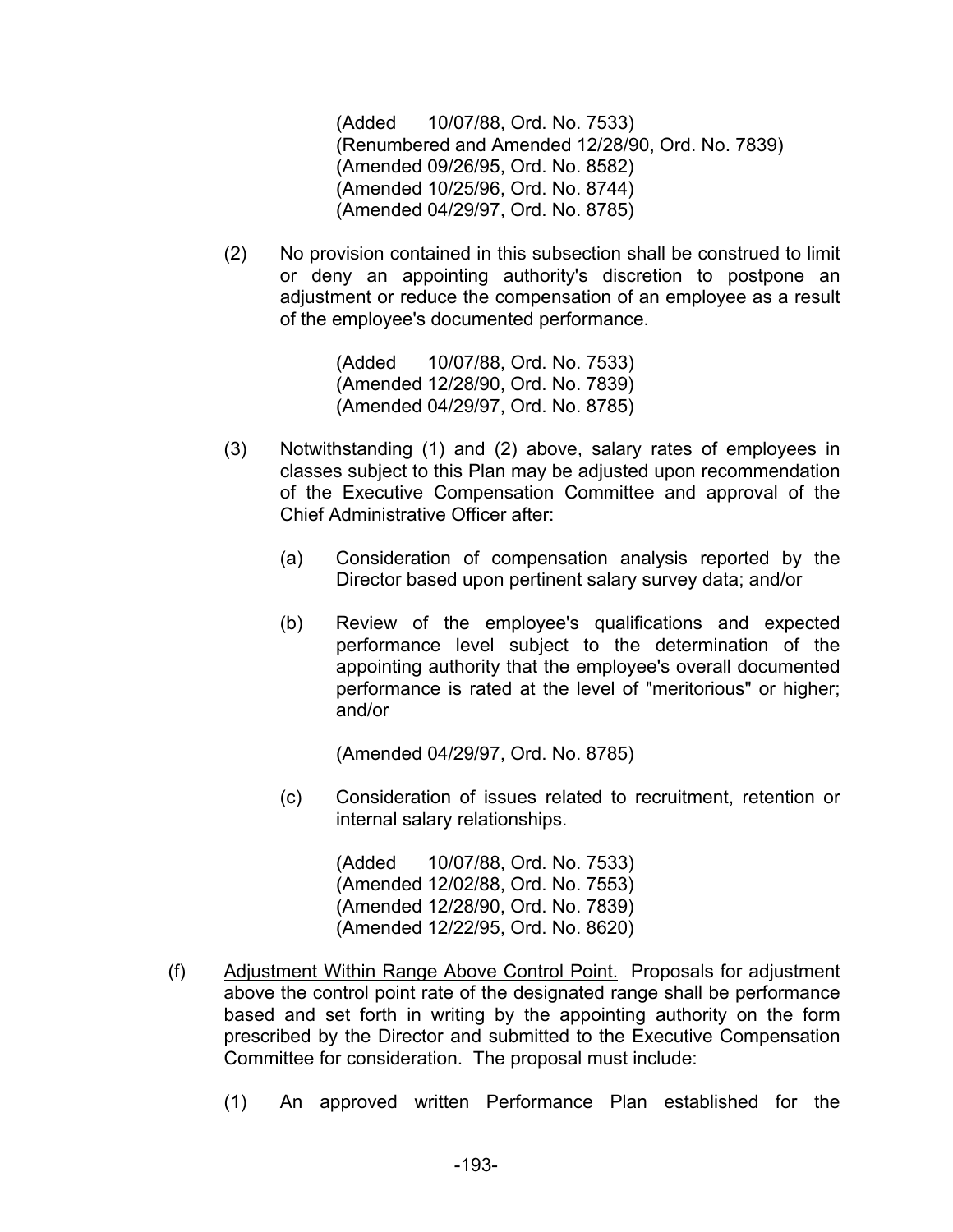employee's position; and

(2) The Executive Performance Evaluation form indicating that the eligible employee's overall performance is rated at the level of "outstanding." This rating alone does not entitle an eligible employee to a pay adjustment.

 Salary rates of employees in classes subject to this Plan may also be adjusted after consideration of compensation analysis reported by the Director based upon pertinent salary survey data and/or after consideration of issues related to recruitment, retention or internal salary relationships. Any amount of adjustment under this subsection shall be based upon the recommendation of the Executive Compensation Committee and approval of the Chief Administrative Officer. The duration of adjustment for employees in classes designated EM, UM, NA and NE, shall be within the guidelines promulgated periodically by the Chief Administrative Officer. At the expiration of the duration of time specified in the CAO's guidelines, the CAO may reduce the pay rate to a rate not less than the control point for any employee subject to this Plan.

> (Added 10/07/88, Ord. No. 7533) (Amended 12/02/88, Ord. No. 7553) (Amended 12/28/90, Ord. No. 7839) (Amended 04/29/97, Ord. No. 8785) (Amended 06/23/06, Ord. No. 9783) (Amended 01/18/08, Ord. No. 9912)

- (g) Pay for Performance Plan: Base Pay Adjustment/Recognition Award.
	- (1) Base Pay Adjustment.
		- (a) Employees in classes designated EM and UM may receive a base pay adjustment increase or decrease based upon overall performance in a fiscal year. Employees must receive a performance evaluation following the fiscal year of their performance before they may receive a base pay adjustment.

(Amended 06/23/06, Ord. No. 9783) (Amended 01/18/08, Ord. No. 9912)

(b) To be eligible for consideration of a base pay adjustment for overall performance, an eligible employee must submit a Performance Plan to the CAO no later than August 31 of the fiscal year during which performance will be evaluated. Eligible employees who are appointed to their positions after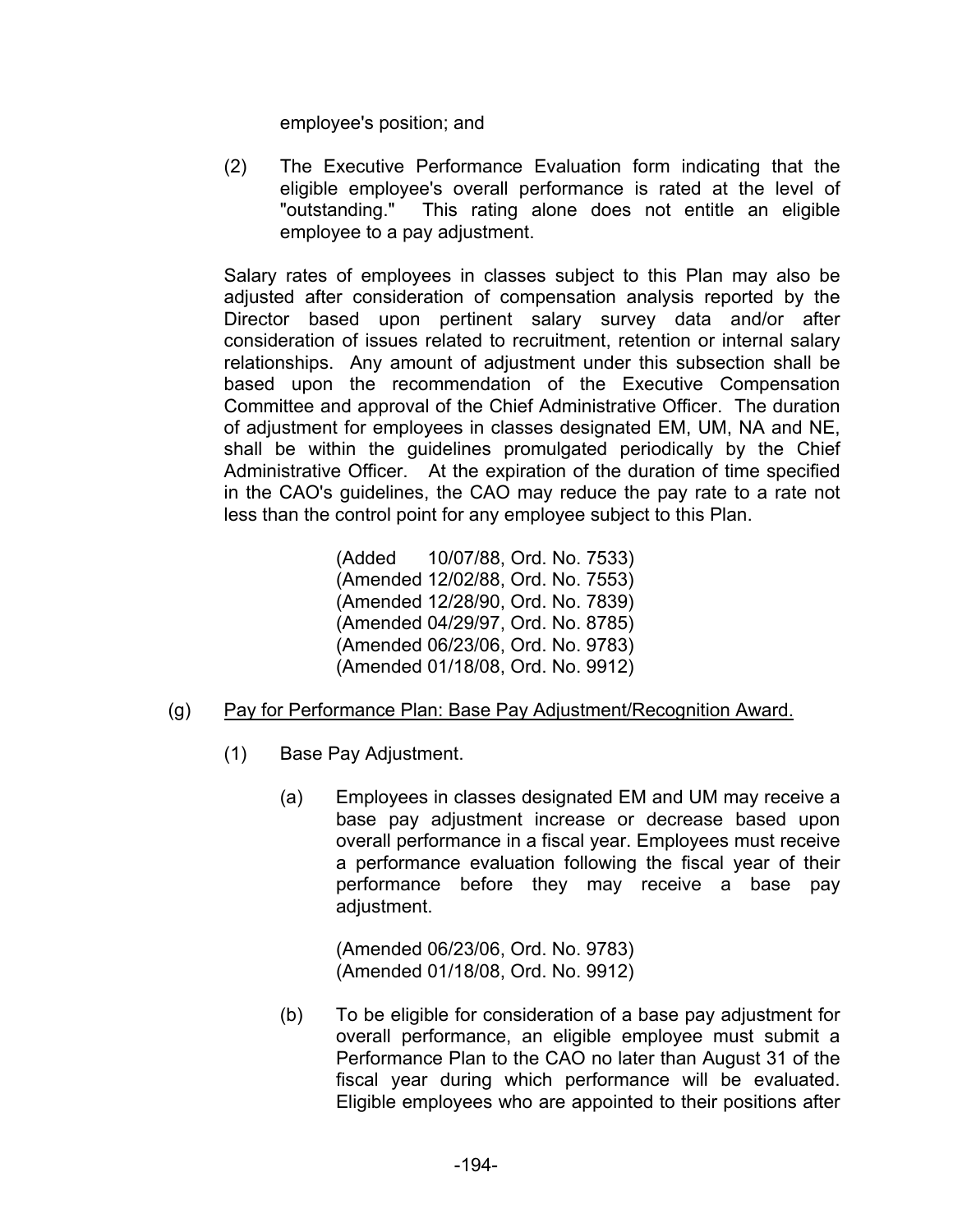the commencement of the fiscal year must submit their Performance Plans to the CAO by the end of the third month of their appointment with the County. All Performance Plans submitted to the CAO will be available for public review pursuant to the Public Records Act.

- (c) Base pay adjustments shall be based upon the recommendation of the appointing authority and the Executive Compensation Committee and the approval of the Chief Administrative Officer, after receipt and consideration of the appointing authority's request, subject to the availability of funds within the departmental budget. For executives serving in positions appointed by the Board of Supervisors and the Chief Administrative Officer, and after consultation with the Board of Supervisors for Board appointees, the CAO shall act in place of the Executive Compensation Committee for purposes of this subdivision, and the CAO shall consult with the Executive Compensation Committee on CAO appointees.
- (d) Specific objectives and criteria to measure overall performance, as established in the written Performance Plan and approved by the Chief Administrative Officer, shall be provided to all affected employees and shall be used in determining an eligible employee's overall performance.
- (e) Nothing contained in this subsection shall prevent the Chief Administrative Officer from making a base pay adjustment increase or decrease at any time based upon the Chief Administrative Officer's assessment of overall performance of an employee in classes designated EM and UM, except that for Board appointees, the Chief Administrative Officer shall first consult with the Board on the performance of the Board appointees.

(Amended 06/23/06, Ord. No. 9783) (Amended 01/18/08, Ord. No. 9912)

- (2) Chief Administrative Officer Recognition Award for Outstanding Achievement.
	- (a) Employees in classes designated EM and UM may receive a recognition award during any fiscal year for an outstanding achievement up to a total of ten percent (10%) of the employee's approximate annual salary at the time of approval of the award, not to exceed \$10,000, upon approval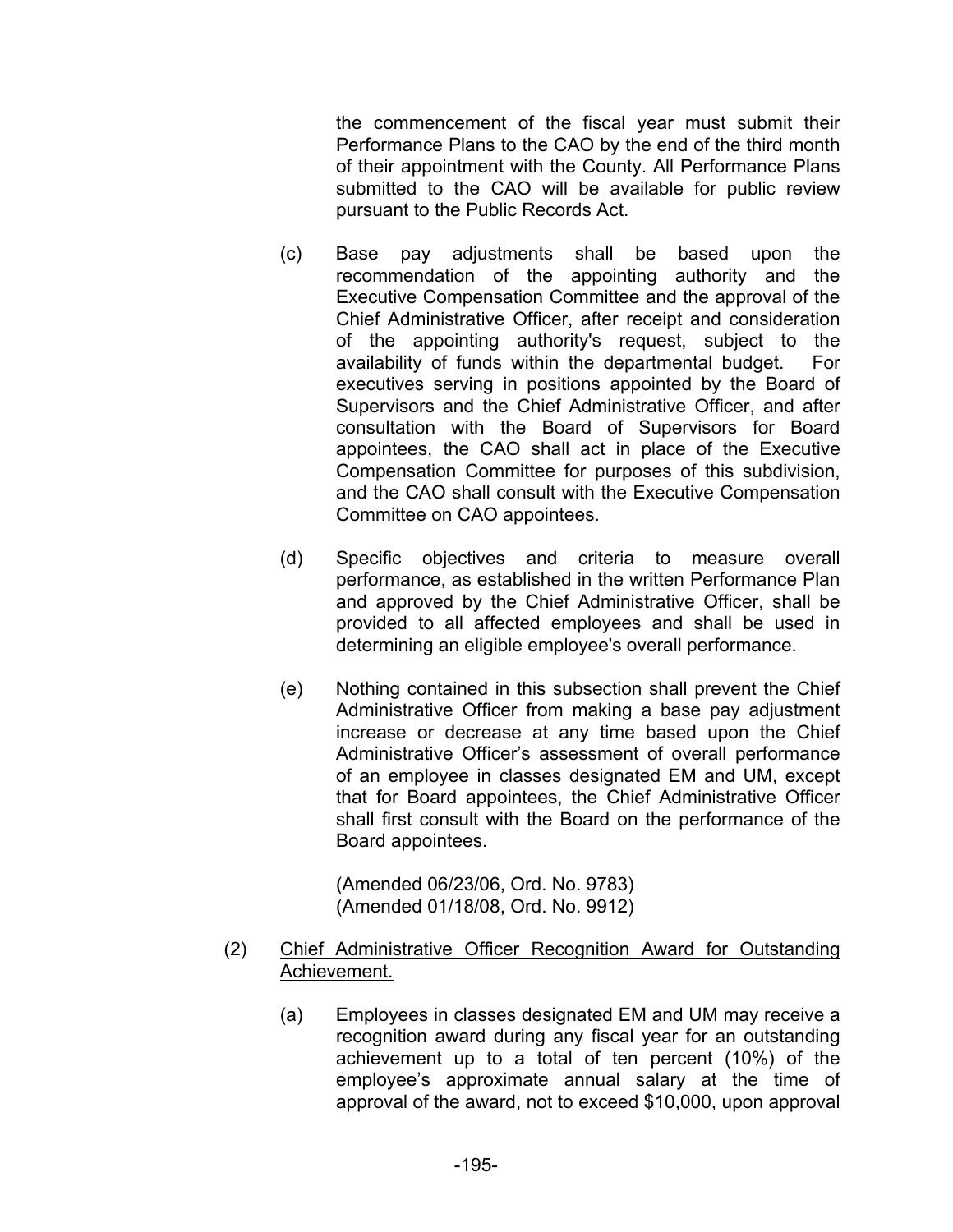by the Chief Administrative Officer. To be eligible for a recognition award for an outstanding achievement, an employee must have served at least six (6) months in eligible classes under this subsection during the period immediately preceding the time the recognition award is approved, and must be serving in an eligible class under this subsection at the time the recognition award is approved.

(Amended 06/23/06, Ord. No. 9783) (Amended 01/18/08, Ord. No. 9912)

- (b) The Chief Administrative Officer may at any time during a fiscal year grant an eligible employee a recognition award for outstanding achievement. In considering such an award, the Chief Administrative Officer shall review the circumstances comprising the achievement, including any information or recommendations provided by the Assistant Chief Administrative Officer, a Deputy Chief Administrative Officer or an appointing authority describing the achievement and its realized or expected results. No eligible employee may receive more than one recognition award per fiscal year under this subsection.
- (c) Each recognition award for outstanding achievement shall be paid in a lump sum during a fiscal year. Recognition award payments shall not affect the employee's base rate of compensation.
- (d) Commencing the first day of the first full pay period of each fiscal year, compensation of employees in classes subject to this Plan shall be unfixed and indefinite for each fiscal year thereafter until such time as the appointing authority determines whether to recommend a recognition award for outstanding achievement to the Chief Administrative Officer for consideration of the award and, in the event recommendation for approval is made, until the Chief Administrative Officer acts on the request.

(Amended 01/18/08, Ord. No. 9912)

- (h) Executive Compensation Committee. Wherever this Plan refers to the Executive Compensation Committee, the following shall apply:
	- (1) The Executive Compensation Committee shall consist of the Assistant Chief Administrative Officer, the Group General Managers for the Land Use and Environment Group, Public Safety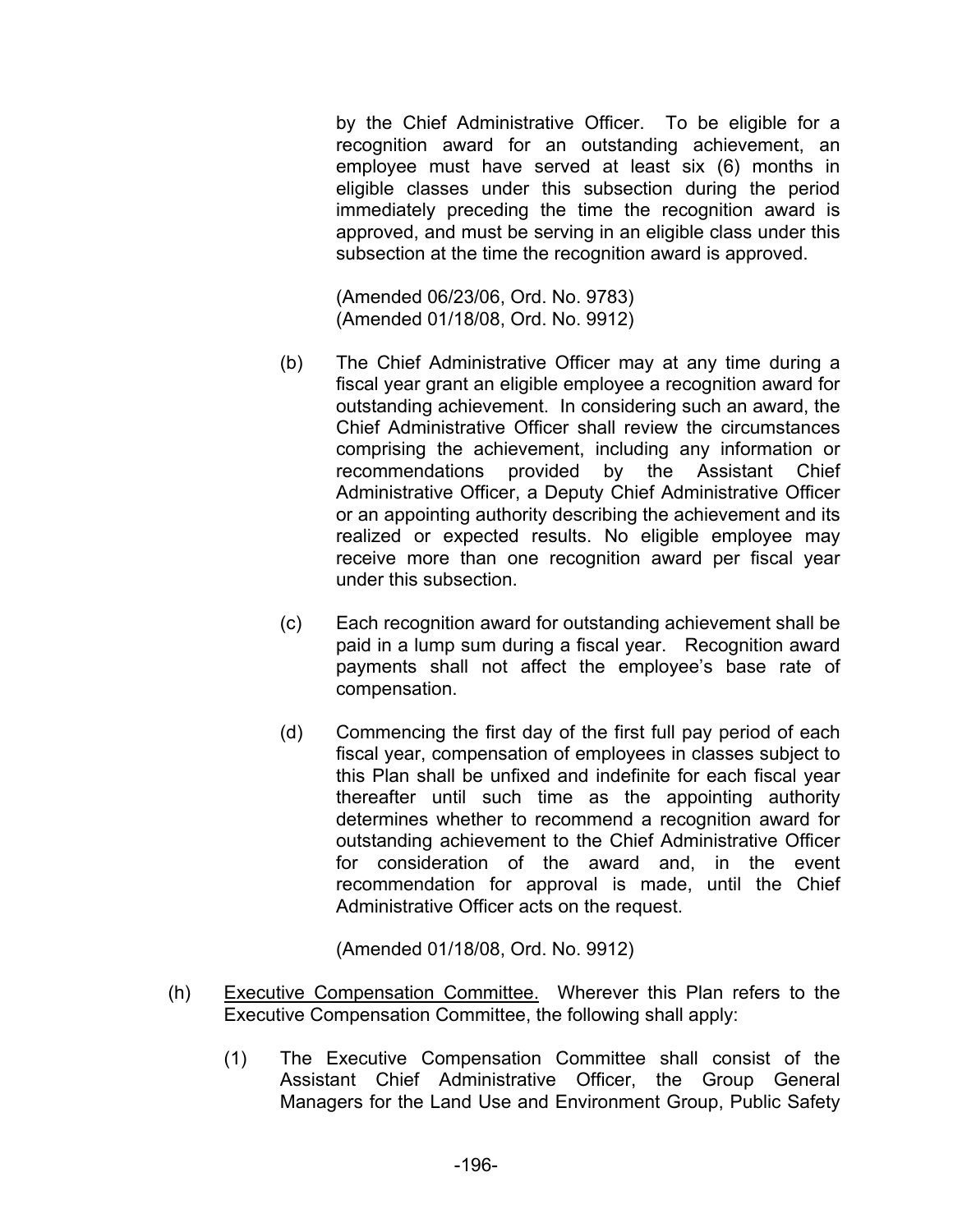Group, Deputy Chief Administrative Officer/Director, Health & Human Services Agency, Director, Human Resources, Deputy Chief Administrative Officer/Chief Financial Officer and other designee(s) appointed by the CAO, and County Counsel as an ex officio member. The Assistant Chief Administrative Officer may serve as committee chairperson, the Director, Human Resources, shall serve as Secretary and the Director's designee(s) shall serve as staff to the Executive Compensation Committee.

> (Amended 07/21/98, Ord. No. 8939) (Added 10/07/88, Ord. No. 7533) (Amended 04/29/97, Ord. No. 8785) (Amended 12/28/90, Ord. No. 7839) (Amended 01/11/00, Ord. No. 9114) (Amended 01/10/14, Ord. No. 10314) (Amended 10/31/14, Ord. No. 10354) (Amended 07/01/19, Ord. No. 10609)

(2) The Executive Compensation Committee shall be responsible for assisting the Chief Administrative Officer to insure that all salary determinations are in accordance with the provisions set forth in this Plan, and that such determinations are applied consistently and equitably to employees in classes subject to this Plan.

(Added 10/07/88, Ord. No. 7533)

(3) Any salary determinations by the Chief Administrative Officer pursuant to this Plan shall be made only after consideration of the recommendation of the Executive Compensation Committee, except with respect to executives appointed by the Board of Supervisors and the CAO, in which case the CAO shall act in place of the Executive Compensation Committee.

> (Added 10/07/88, Ord. No. 7533) (Amended 04/29/97, Ord. No. 8785)

(4) In cases designated herein where the appointing authority must submit requests for salary adjustment to the Executive Compensation Committee for consideration, the Executive Compensation Committee shall consider such requests and may refer them back to the appointing authority or may make a recommendation to the Chief Administrative Officer.

(Added 10/07/88, Ord. No. 7533)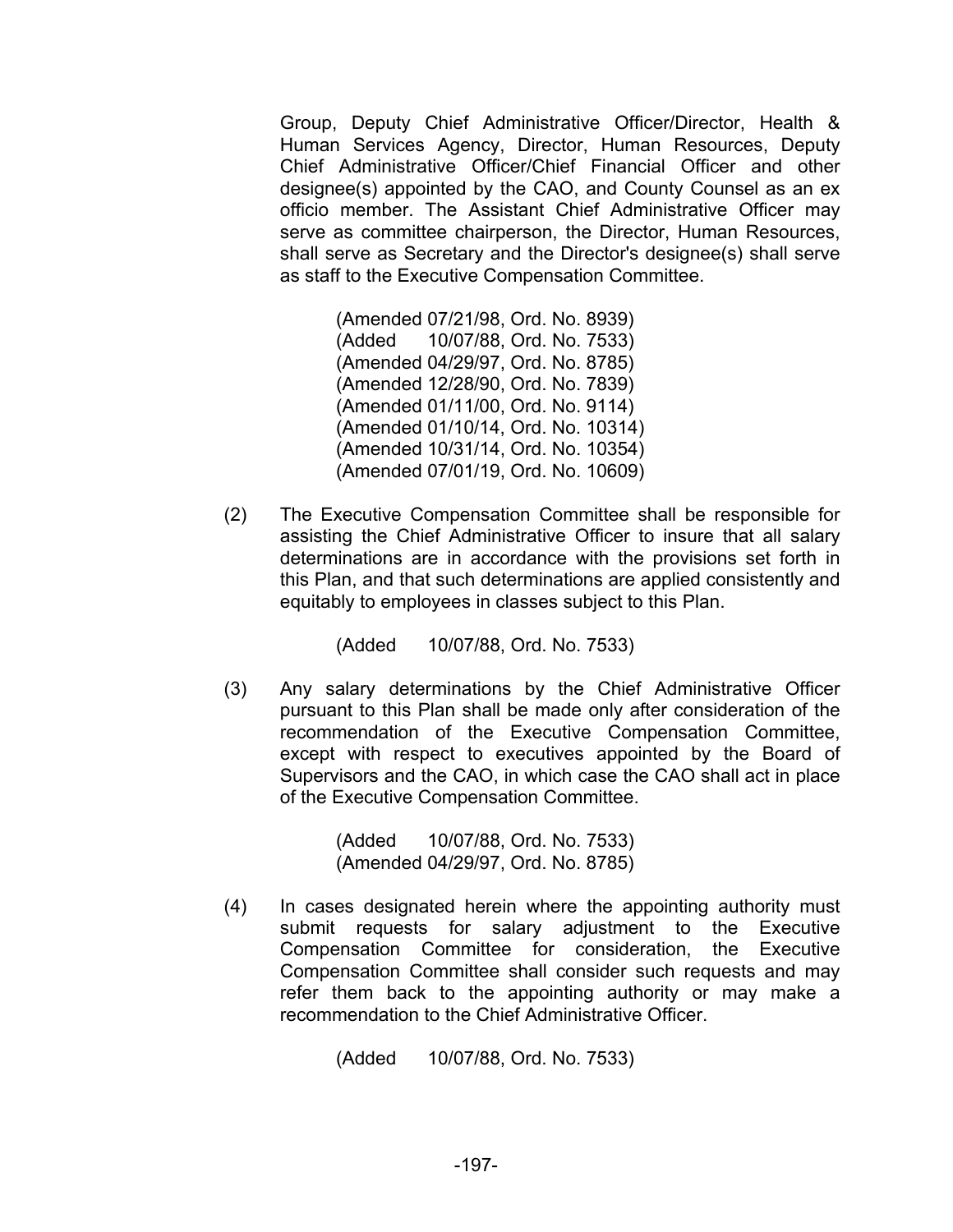(i) Integrated Leave Program.

(Added 11/18/92, Ord. No. 8176) (Repealed 01/18/08, Ord. No. 9912)

- (j) (No section this number)
- (k) Executive Management Compensation Option Plan.

(Added 10/07/88, Ord. No. 7533) (Amended 08/11/89, Ord. No. 7656) (Amended 12/28/90, Ord. No. 7839) (Repealed 04/29/97, Ord. No. 8785)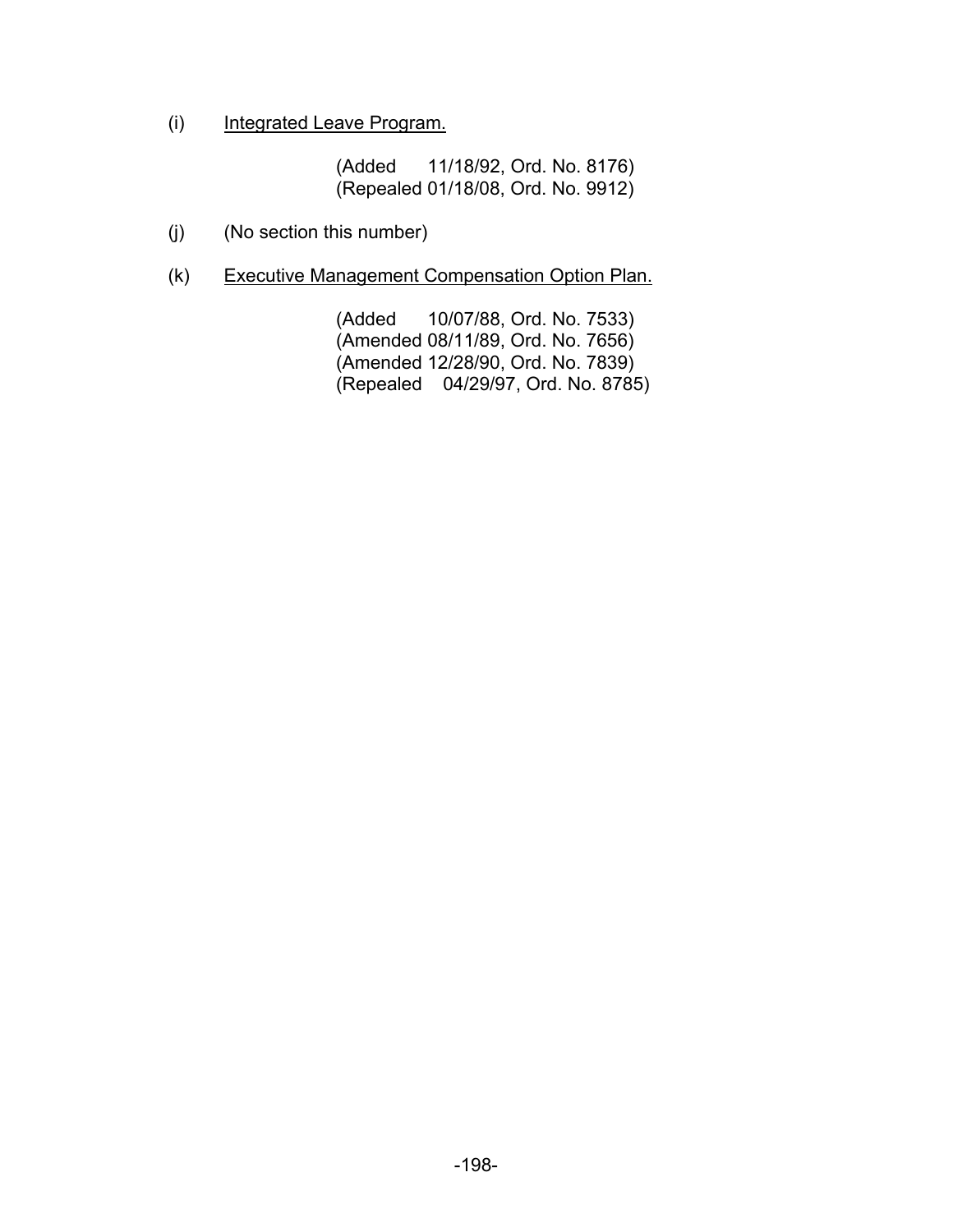This page is left blank to accommodate future changes.